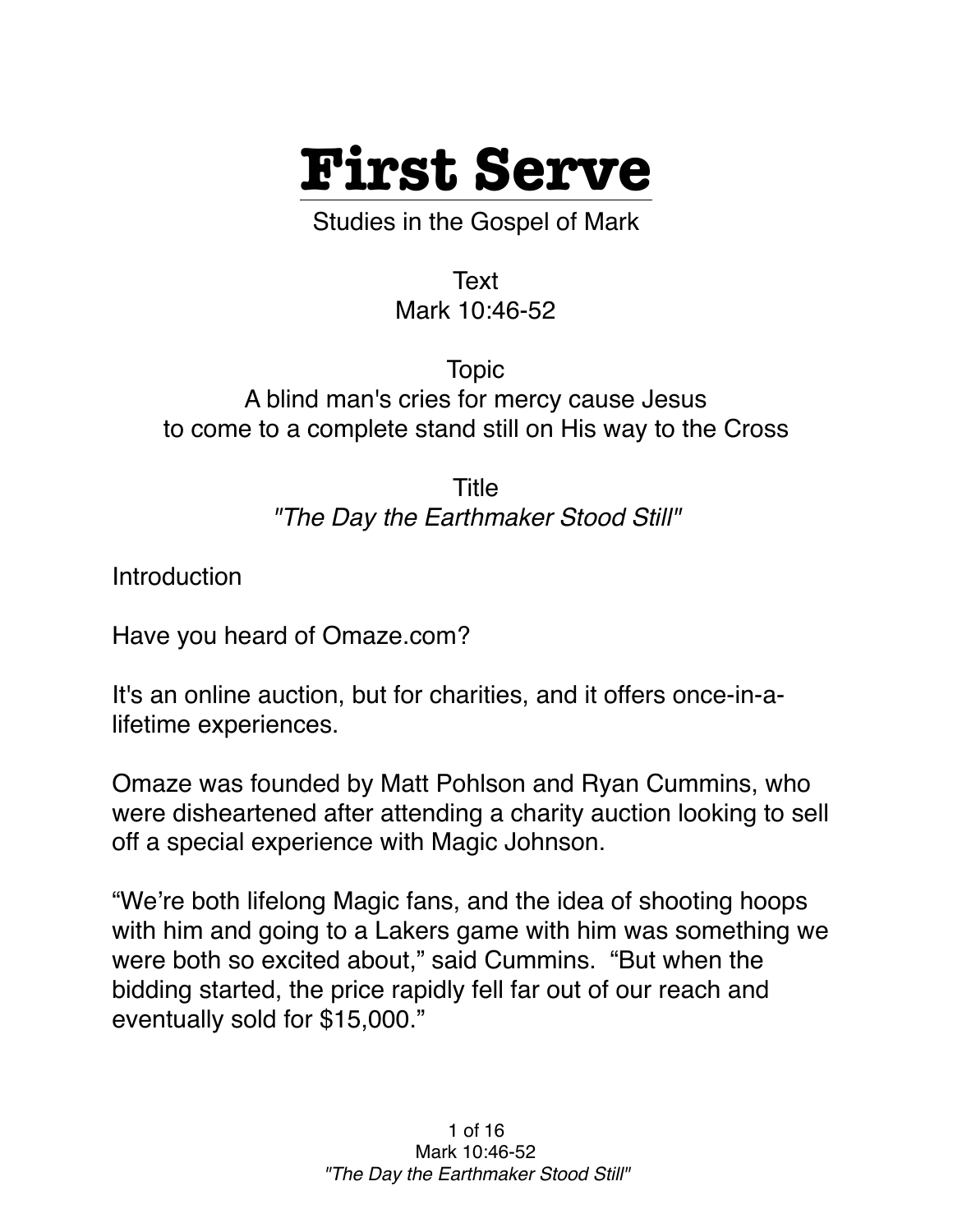On the ride home that night, they realized that by doing celebrity experience auctions online, they could maximize profits for charities, while making the bidding and the chance to win available to everyone.

On Omaze the bid is always only \$10. You can buy as many \$10 bids as you'd like, but they are considered individual bids.

Here are two of their current auctions:

- 1. You can bid to share a pizza with Robert Downey, Jr., at his favorite New York pizzeria. Included is an exclusive screening of *Captain America: Civil War;* tickets to *The Tonight Show starring Jimmy Fallon,* where Downey guests; and a four-night stay at a luxury Big Apple hotel.
- 2. You can bid to have lunch with Chris Pratt while visiting the set of *Guardians of the Galaxy II* and enjoying a luxury hotel in Atlanta.

In the most recently completed auction, fans won walk on roles in the next *Star Trek* movie. They will fly to the closed set of *Star Trek Beyond* and hang with the cast before hair, makeup, and wardrobe gets them into character for the role of a lifetime.

I got to thinking about once-in-a-lifetime meetings while studying our text. A blind man, stationed as a beggar on the outskirts of Jericho, hears that Jesus is walking through town on His way to Jerusalem.

Jesus would not be passing that way again. This was the Passover that He would be crucified in Jerusalem.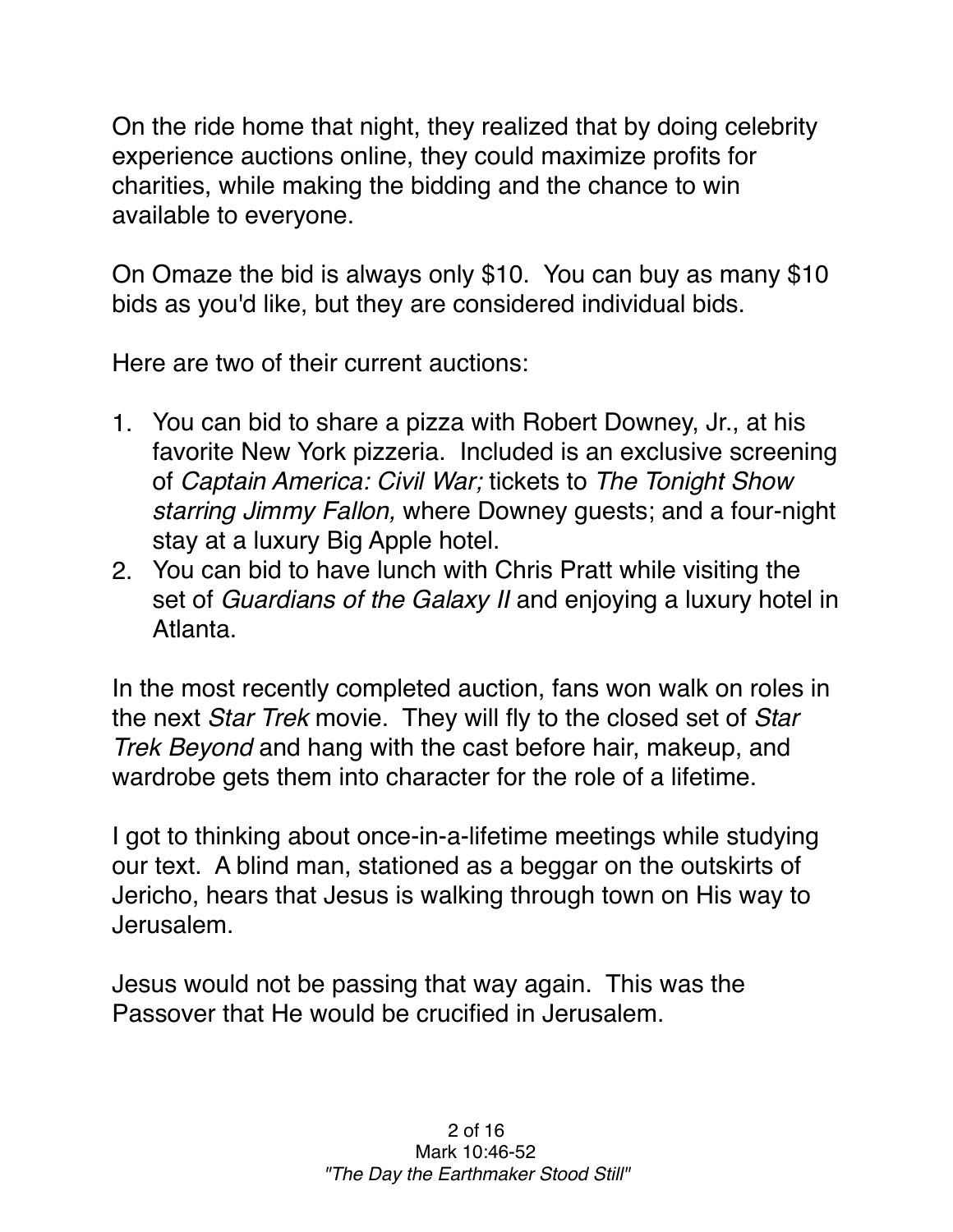This was it for the blind beggar - a once-in-a-lifetime, now-ornever moment to meet Jesus. He cried out repeatedly and the Lord stood still.

As we work through this event, I want to explore what still causes Jesus to stand still, and what will encourage us, as His followers, to not sit still.

I'll organize my thoughts around two points: #1 Jesus Stands Still When You Cry For Mercy, and #2 Jesus Still Stands Still While You Call Men.

#1 Jesus Stands Still When You Cry For Mercy (v46-49)

KCRA Sacramento ran a story in 2014 about a couple who were going through our valley panhandling. The story was titled, *Selfproclaimed professional panhandlers net \$182 an hour.*

The title was a little sensational, and a lot deceiving. True, they made \$364 in about two hours; but they only panhandled for two hours. They weren't making that much as a daily hourly wage.

Stories like that fuel the false notion that all of the people out there panhandling are really millionaires.

A research team found that the typical panhandler in San Francisco's Union Square is a disabled middle-aged single male who is a racial minority and makes less than \$25 per day despite panhandling seven days a week for more than five years. Ninetyfour percent used the meager funds they raised for food, not booze or drugs.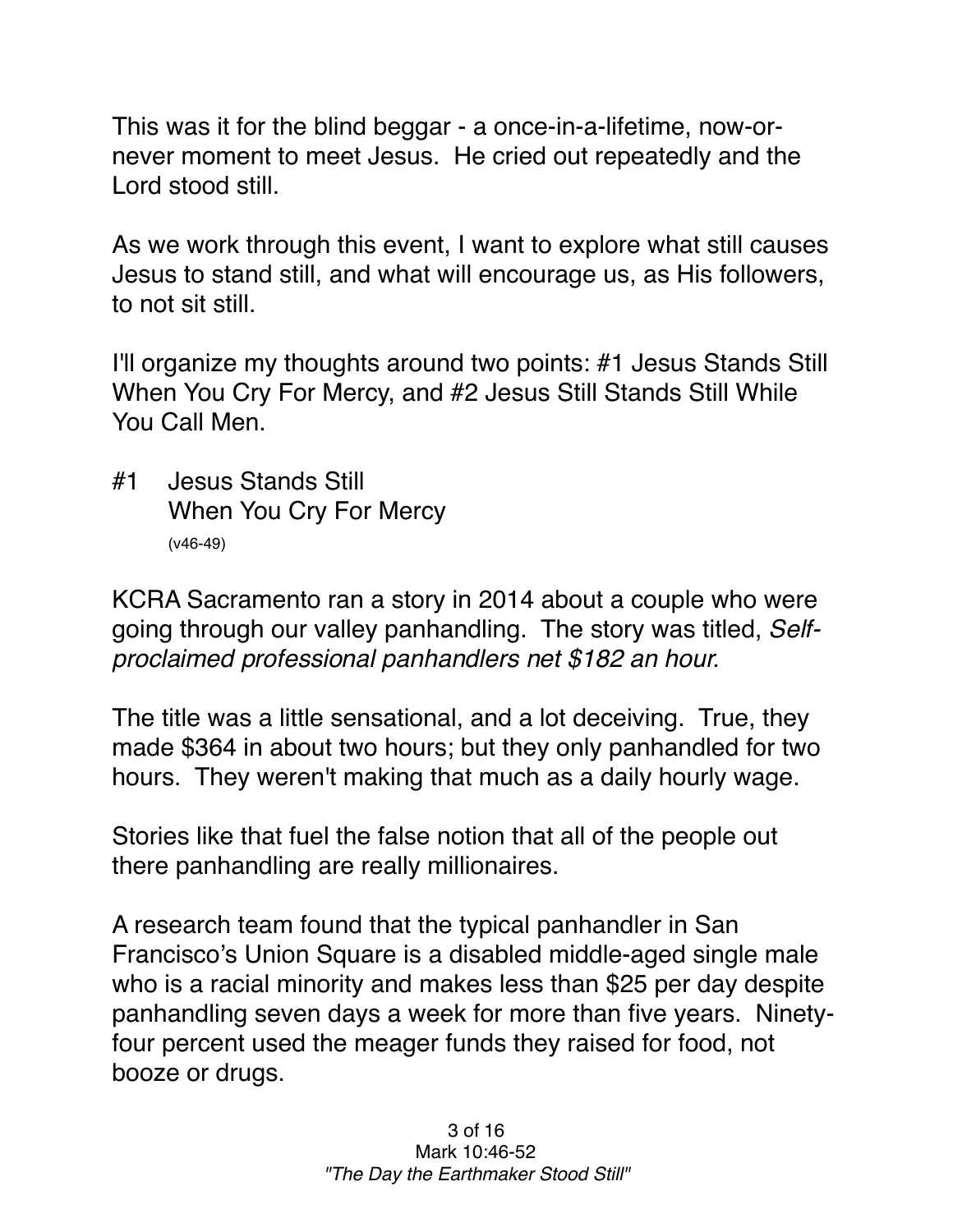Let's try to set aside our opinions on contemporary panhandling so they do not influence our thoughts about the Jericho beggar.

Mar 10:46 Now they came to Jericho. As He went out of Jericho with His disciples and a great multitude, blind Bartimaeus, the son of Timaeus, sat by the road begging.

If you were a beggar in the first century, there was no deception. You were destitute, depending for your livelihood on the meager alms you'd receive from passers-by.

Passover was a profitable season for begging. In Exodus 34:23 we read,

Exo 34:23 "Three times in the year **all** your men shall appear before the Lord, the LORD God of Israel."

Passover was one of those times "all" the men came, so the roads would be full of both pilgrims on their way to the Temple and beggars soliciting alms.

We don't know if Bartimaeus was born blind, of if he had acquired blindness later in life. Everyday he would find his way to a spot in Jericho to beg. Three times a year he'd station himself strategically along the road, to intercept the pilgrims.

It's hard for us to enter in to the sad monotony and hopelessness of his suffering. Day after dark day, he depended upon the random generosity of others.

Mar 10:47 And when he heard that it was Jesus of Nazareth, he began to cry out and say, "Jesus, Son of David, have mercy on me!"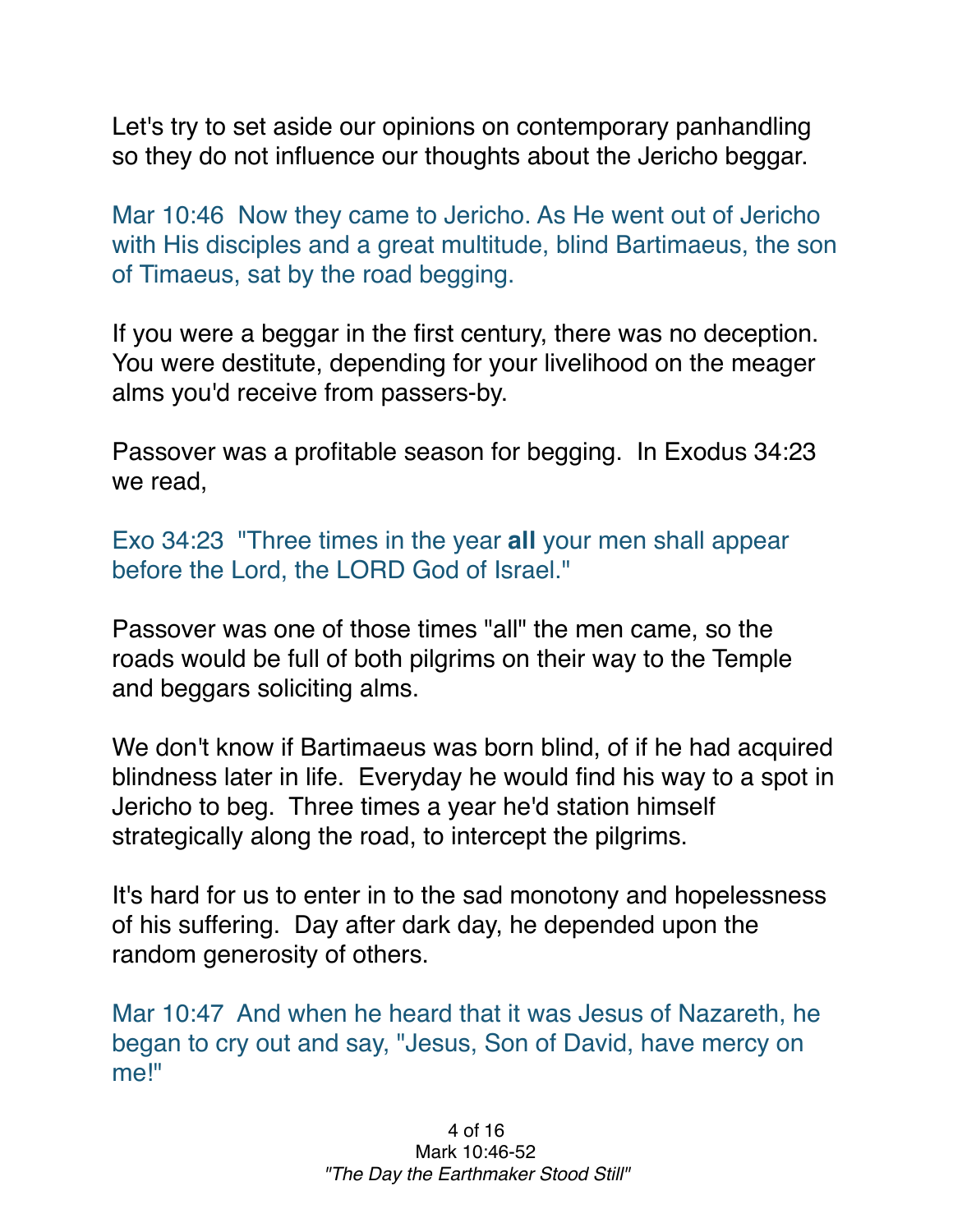He "heard," meaning he was paying close attention to the flow of the crowd. After years of begging, I'm sure he could tell when a larger group, or a faster group, was approaching. He must have had a rhythm worked out for asking for alms - timing it just right so that he'd be noticed.

Suddenly there was an unusual commotion. It came to his ears that "Jesus of Nazareth" was leading His disciples, followed by a much larger crowd.

Have you ever seen a celebrity in a public venue? One of my pastimes at Disneyland is to be on the lookout for celebs. So is everyone else, and when you see one, you'll hear whispering or talking as people tell their party, "Look, that's so-and-so."

Something like that alerted Bartimaeus.

This wasn't the first Bartimaeus had heard about Jesus. We can't say for sure exactly what information he'd gathered from listening to travelers, but I'm guessing he knew Jesus worked miracles and was giving sight to the blind.

Bartimaeus also seemed to have developed an incomplete but accurate theology. He believed Jesus of Nazareth was "Son of David." It is a title for the one who would sit on David's throne in Jerusalem and rule over the Kingdom of God on the earth.

It's just my speculation, but I'd say that Bartimaeus fully expected Jesus to march into Jerusalem and sit on David's throne as King over Israel. It's what everyone expected. In just a few days, on what we call Palm Sunday, as Jesus would ride into Jerusalem, the crowds would hail Him as King.

I'm setting up for a comparison:

5 of 16 Mark 10:46-52 *"The Day the Earthmaker Stood Still"*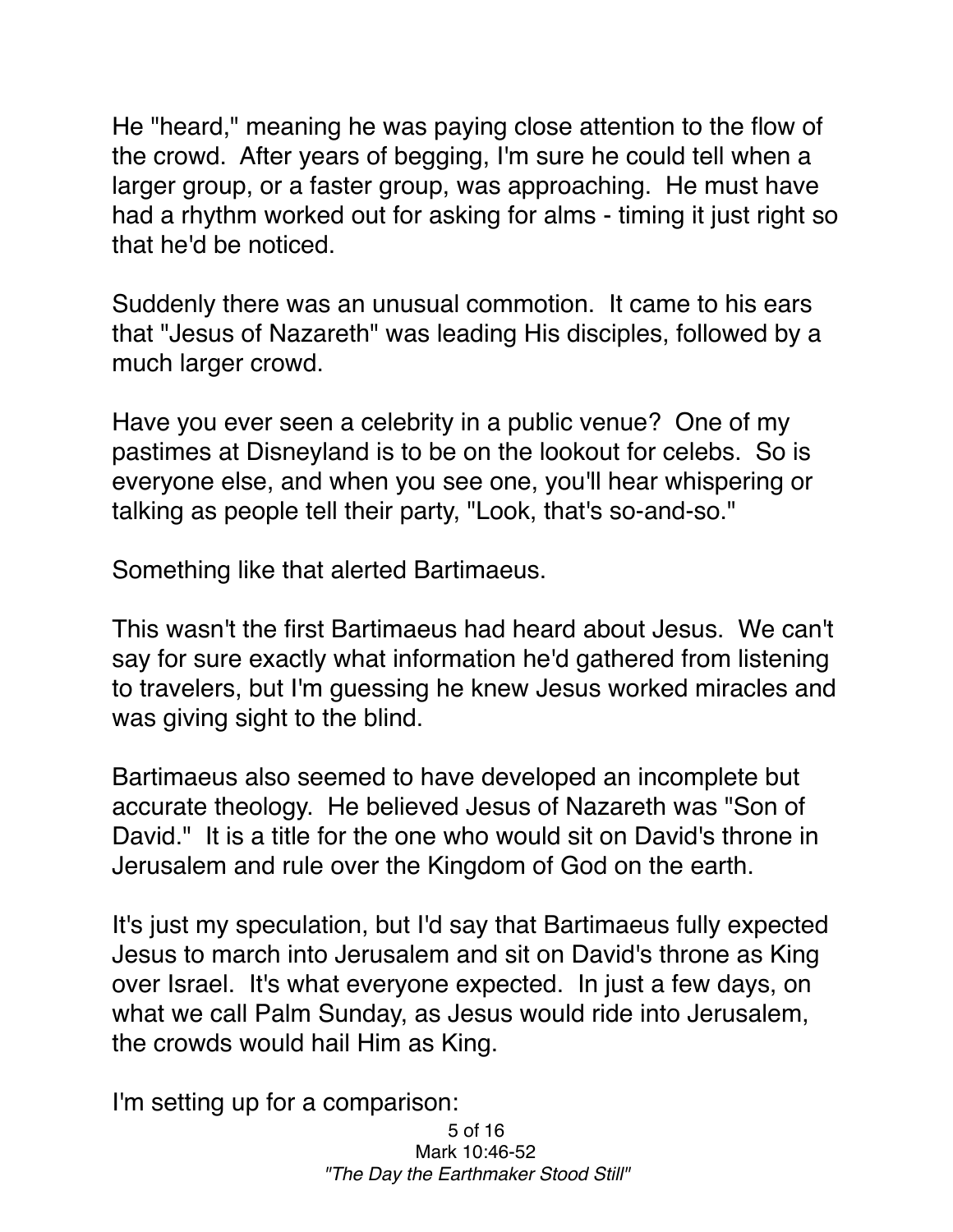- The disciples, thinking Jesus was going to be King, all but demanded positions in the Kingdom of God, and the best seats on the thrones.
- Bartimaeus, thinking Jesus was going to be King, begged for mercy.

Peter had proudly declared to Jesus, "See, we have left all and followed You" (10:28). He asked for what he thought he deserved.

Bartimaeus asked for what he did not deserve - which is a good definition of mercy.

You know what makes you irresistible to God? Humility. God resists the proud, but gives grace to the humble (James 4:6). Humble yourself by realizing you deserve nothing from God. Don't do it with a "Woe is me" attitude, but as an honest appraisal of the fact we are all sinners with no hope of Heaven without help from the Lord - help which He is quick to provide when we ask for mercy.

More than one commentator likes to point out that Bartimaeus was not the only blind man on the Jericho road. Jesus' own disciples were far more spiritually blind than the beggar. His healing was a genuine miracle; but it also serves as a parable to those who have eyes but cannot see spiritually.

## Mar 10:48 Then many warned him to be quiet; but he cried out all the more, "Son of David, have mercy on me!"

How do you warn a blind man? "If you don't be quiet, *I'll trip you!"* 

Warning him reveals a fundamental flaw in their thinking - a flaw Jesus had just pointed out a few verses earlier.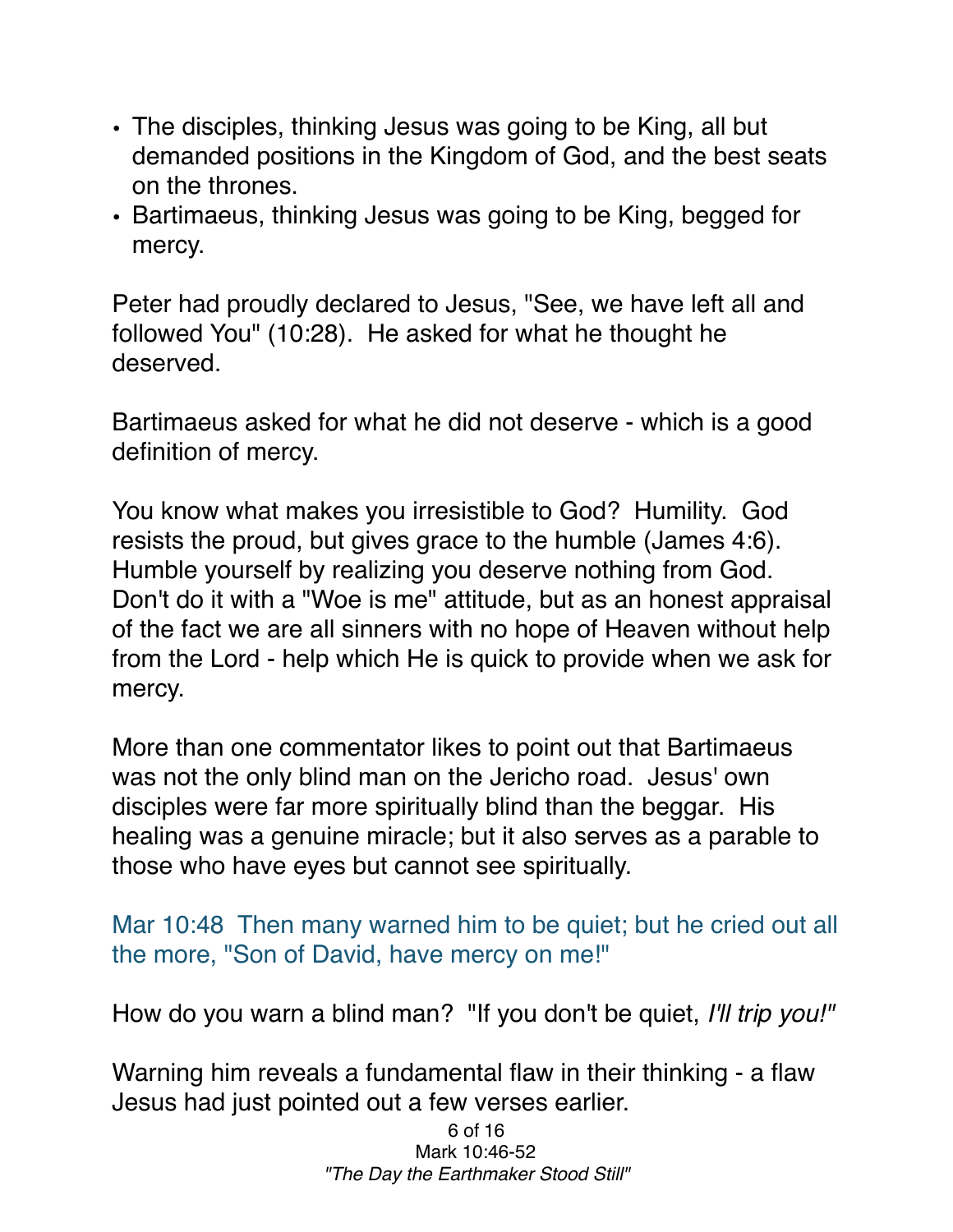It reveals the desire to be served, rather than to serve others. The disciples, and the crowd, were riding the wave of blessing into Jerusalem. Why concern themselves with one blind beggar?

Bartimaeus had a great set of lungs. He'd only have a few moments to get the Lord's attention. He dialed it up to full volume.

Mar 10:49 So Jesus stood still and commanded him to be called. Then they called the blind man, saying to him, "Be of good cheer. Rise, He is calling you."

Occupied as He was with thoughts about the suffering awaiting Him in Jerusalem, and surrounded by the din of the crowd, Jesus heard Bartimaeus' cry for mercy.

Seriously, think of how distracted Jesus must have been. He had told them, "Behold, we are going up to Jerusalem, and the Son of Man will be betrayed to the chief priests and to the scribes; and they will condemn Him to death and deliver Him to the Gentiles; and they will mock Him, and scourge Him, and spit on Him, and kill Him. And the third day He will rise again" (10:33-34).

With all of that weighing heavily upon Him, Jesus heard Bartimaeus, and He would respond to him.

"So Jesus stood still." The procession came to an abrupt halt. I'm sure some of those following had no idea why Jesus stopped. They hadn't seen Bartimaeus, nor heard him. They were too preoccupied with their own thoughts.

What preoccupies you? What is it that distracts you from seeing the real needs of those around you?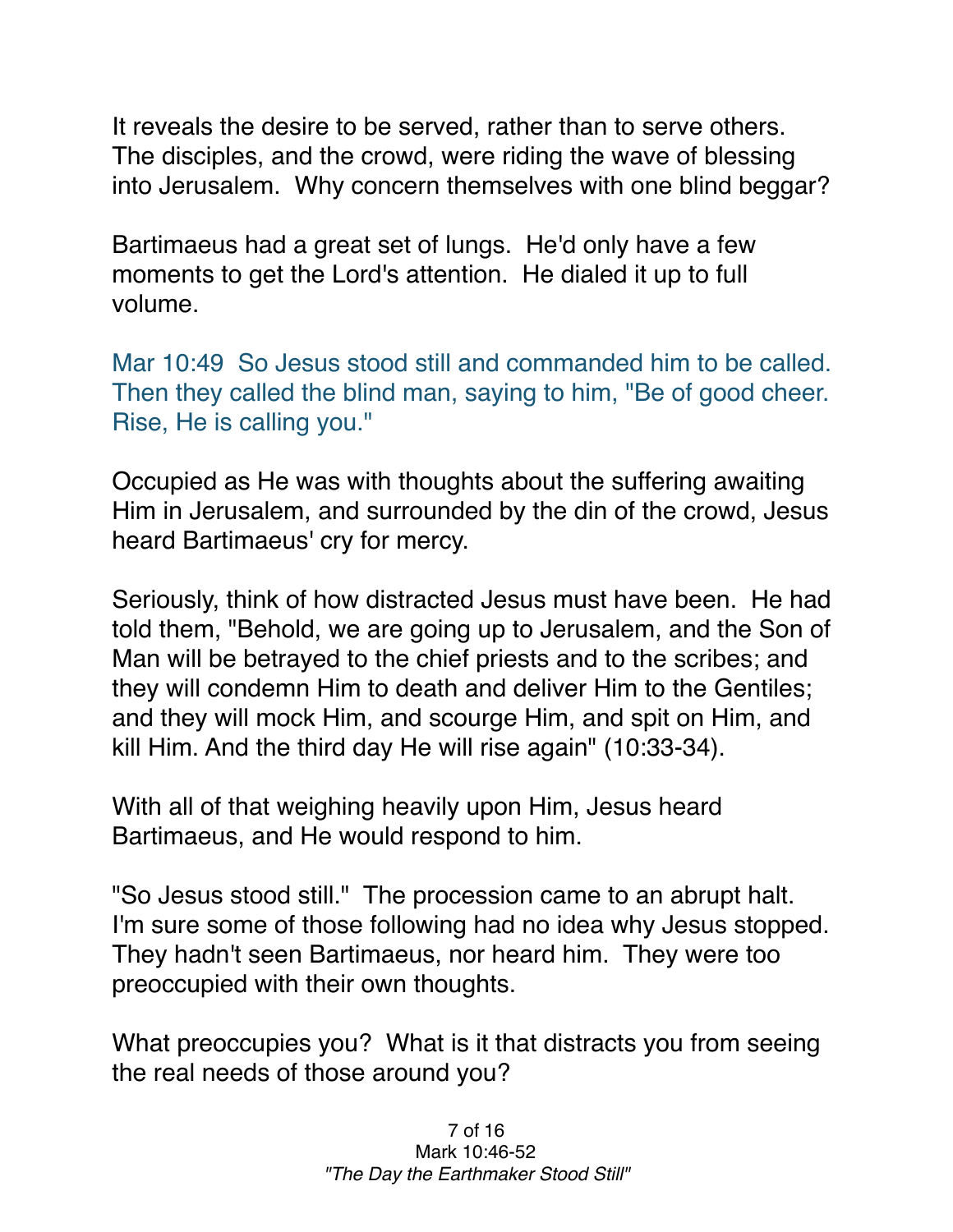As believers walking along spiritually with Jesus on our way to the New Jerusalem, we need to be aware of the situation of most of the people in the rest of the world. You might ask yourself, "Who is the blind beggar I don't see?"

It might be an orphan... Or a child needing help in the third world... Or a concern for human trafficking... Or the support of missionaries on the field.

It could be here at home - teen girls and women pregnant and needing counsel... Or the homeless... Or recovering addicts.

The Lord wants to direct you to someone, or to some group. Ask Him *who* or *what* is crying out to Him for mercy, then get involved.

#2 Jesus Still Stands Still While You Call To Men (v49-52)

In C.S. Lewis' beloved classic, *The Lion, the Witch, and the Wardrobe,* the one line I remember the most is, "Aslan is on the move!"

The great lion was putting things in motion to resolve the problem that it was always winter, but never Christmas.

**Our God is on the move.** His providence is directing history toward the remaining events prophesied in the Bible.

• Israel is in her land, surrounded by enemies, and with almost no allies. She is ripe for entering a treaty guaranteeing her safety. Trouble is, she will sign on the dotted line with the Antichrist.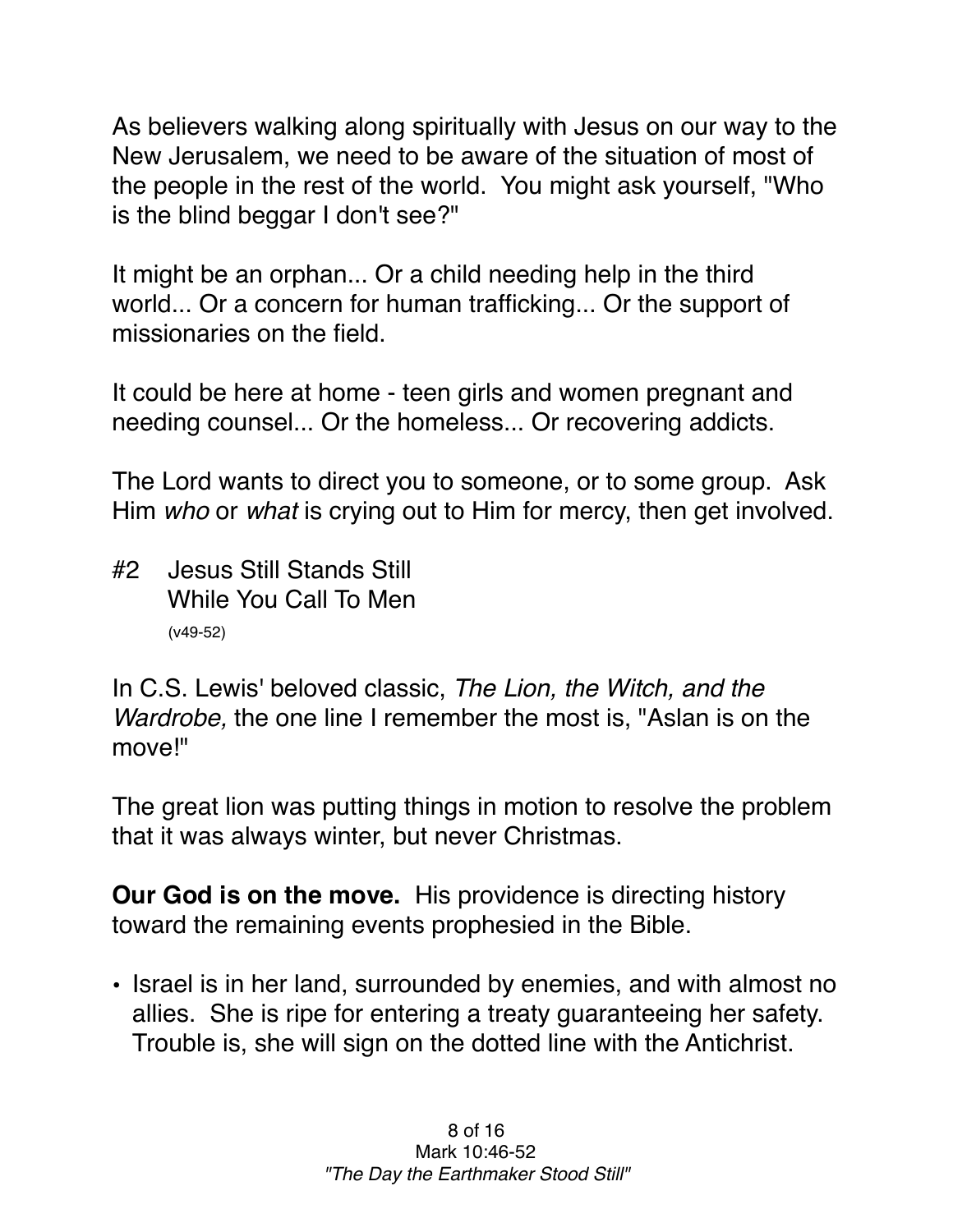- Technology is ready to serve the Antichrist when he is revealed. We report to you all the time about advances in biometrics that sound eerily like the dreaded Mark of the Beast.
- There are plans to rebuild the Temple in Jerusalem, and priests are being trained to perform its rituals. That Temple will be the site of a pivotal event, as the Antichrist will enter it exactly halfway through the seven years, demanding to be worshipped.

We wait to be raptured prior to the Tribulation, and as we're waiting, we are to be hard at work. We've been commissioned to "Go!" through the world, making disciples.

Even with all that activity, I think we can safely say that Jesus "still stands still." The Son of David will never ignore the cry or refuse the faith of a sinner seeking mercy. In fact, God depicts Himself as waiting for sinners to respond. We call it God's longsuffering.

The apostle Peter was fond of the word longsuffering. In the two inspired letters he wrote, he used it three times:

1Pe 3:20 ... once the Divine longsuffering waited in the days of Noah, while the ark was being prepared, in which a few, that is, eight souls, were saved through water.

2Pe 3:9 The Lord is not slack concerning His promise, as some count slackness, but is longsuffering toward us, not willing that any should perish but that all should come to repentance.

2Pe 3:15 and consider that the longsuffering of our Lord is salvation...

God's longsuffering means He is waiting to send His wrath upon the earth while we "Go!" making disciples.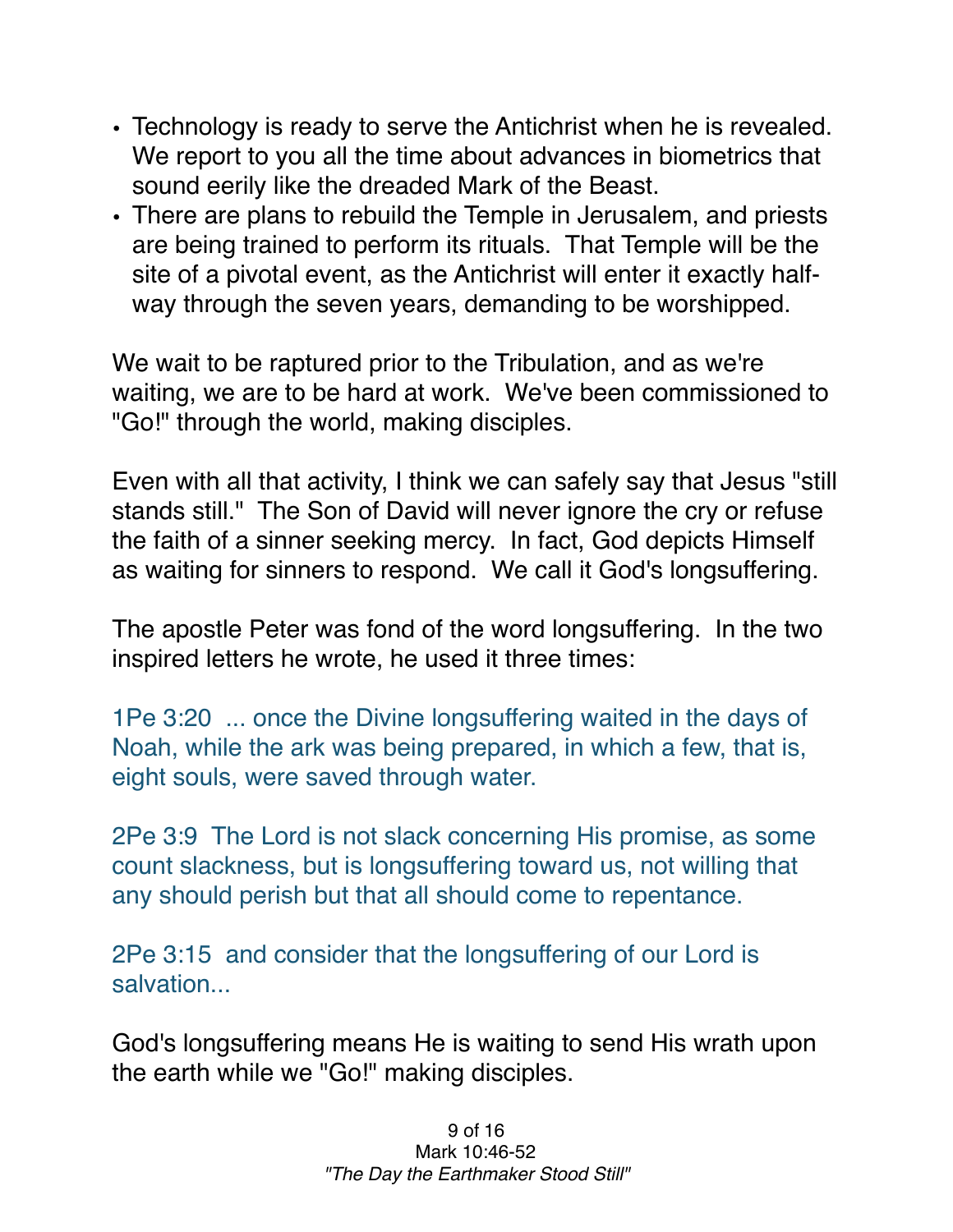He's standing still, in one sense, while we call to the lost with the message of the Gospel. Lost individuals along the roads we travel are like Bartimaeus.

Mar 10:49 So Jesus stood still and commanded him to be called. Then they called the blind man, saying to him, "Be of good cheer. Rise, He is calling you."

Call the blind man. What a great shorthand for our Great Commission.

To emphasize the lost condition of the human race, the Bible describes us as blind:

2Co 4:3 But even if our gospel is veiled, it is veiled to those who are perishing,

2Co 4:4 whose minds the god of this age has blinded, who do not believe, lest the light of the gospel of the glory of Christ, who is the image of God, should shine on them.

Not only is mankind blinded; we are in the dark, and we prefer darkness to light:

Joh 3:19 And this is the condemnation, that the light has come into the world, and men loved darkness rather than light, because their deeds were evil.

Before you are saved, you are a blind man in total darkness. When a person is saved, they receive spiritual sight, and move out of the kingdom of darkness and into light: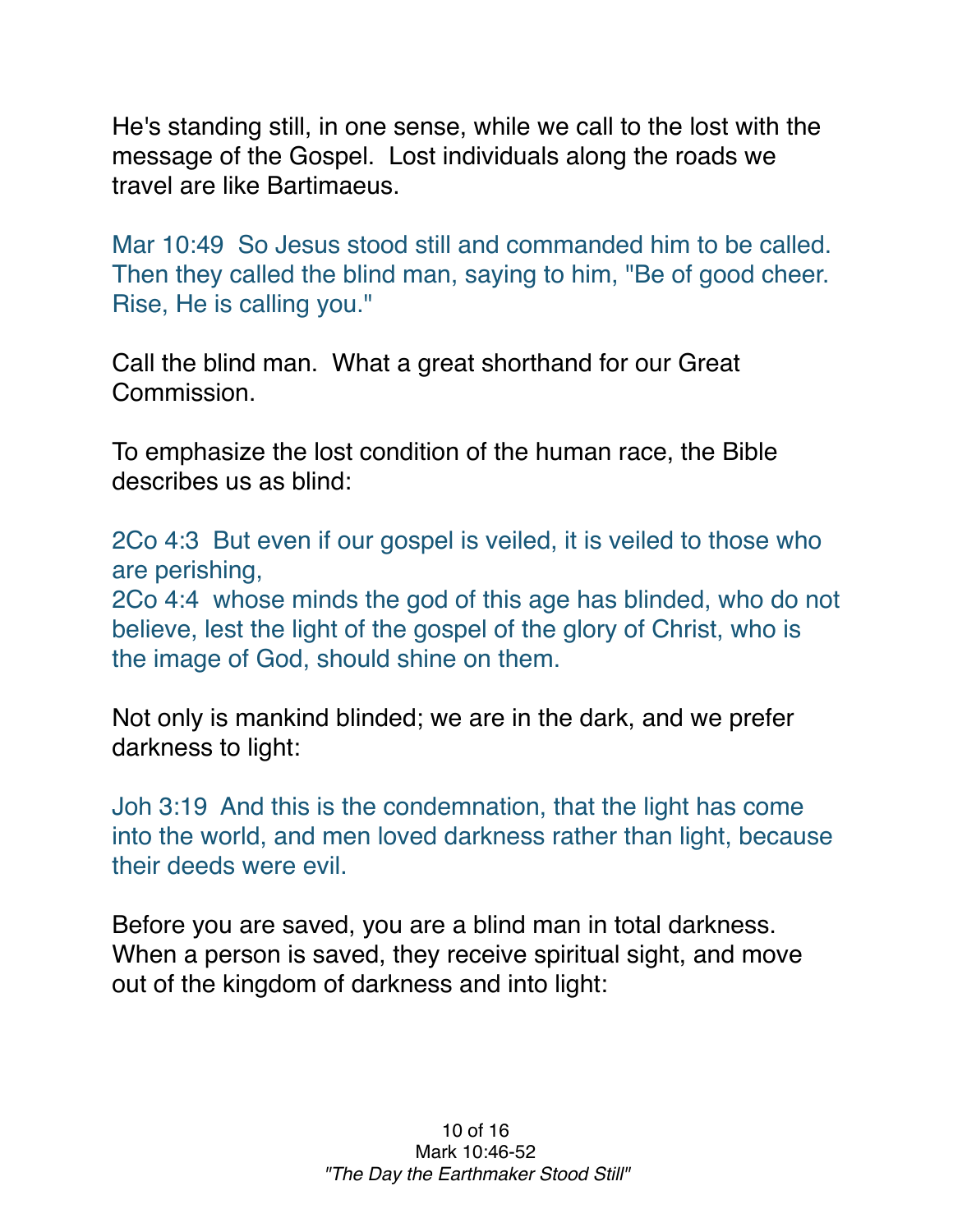Act 26:18 to open their eyes, in order to turn them from darkness to light, and from the power of Satan to God, that they may receive forgiveness of sins and an inheritance among those who are sanctified by faith in Me.'

Call the blind man. It's our mission and privilege.

They said to blind Bartimaeus, "be of good cheer. Rise. He is calling you."

Christians have a flair for making the Good News cheerless. Recent research has revealed that a majority of unchurched Americans see Christians as judgmental homophobic bigots. I'd like to blame hostile mischaracterizations of Christians by the media, but 50% of respondents in that research study said they base their negative views on personal contacts with Christians.

The researchers said, "Many of those outside of Christianity... reject Jesus because they feel rejected by Christians."

I'm not saying all this to chastise us. Similar polls show that evangelicals like ourselves are perceived as being the most Christ-like of the bunch. The simple point I'm making is that we should be able to tell nonbelievers to be of good cheer because of the Good News we have to share with them.

A person can never be truly whole, truly satisfied, apart from a personal relationship with God. It's what you were made for.

In Disney's *The Little Mermaid,* Ariel brings Scuttle her bag of human treasures, hoping to learn what the items are, and what they are used for.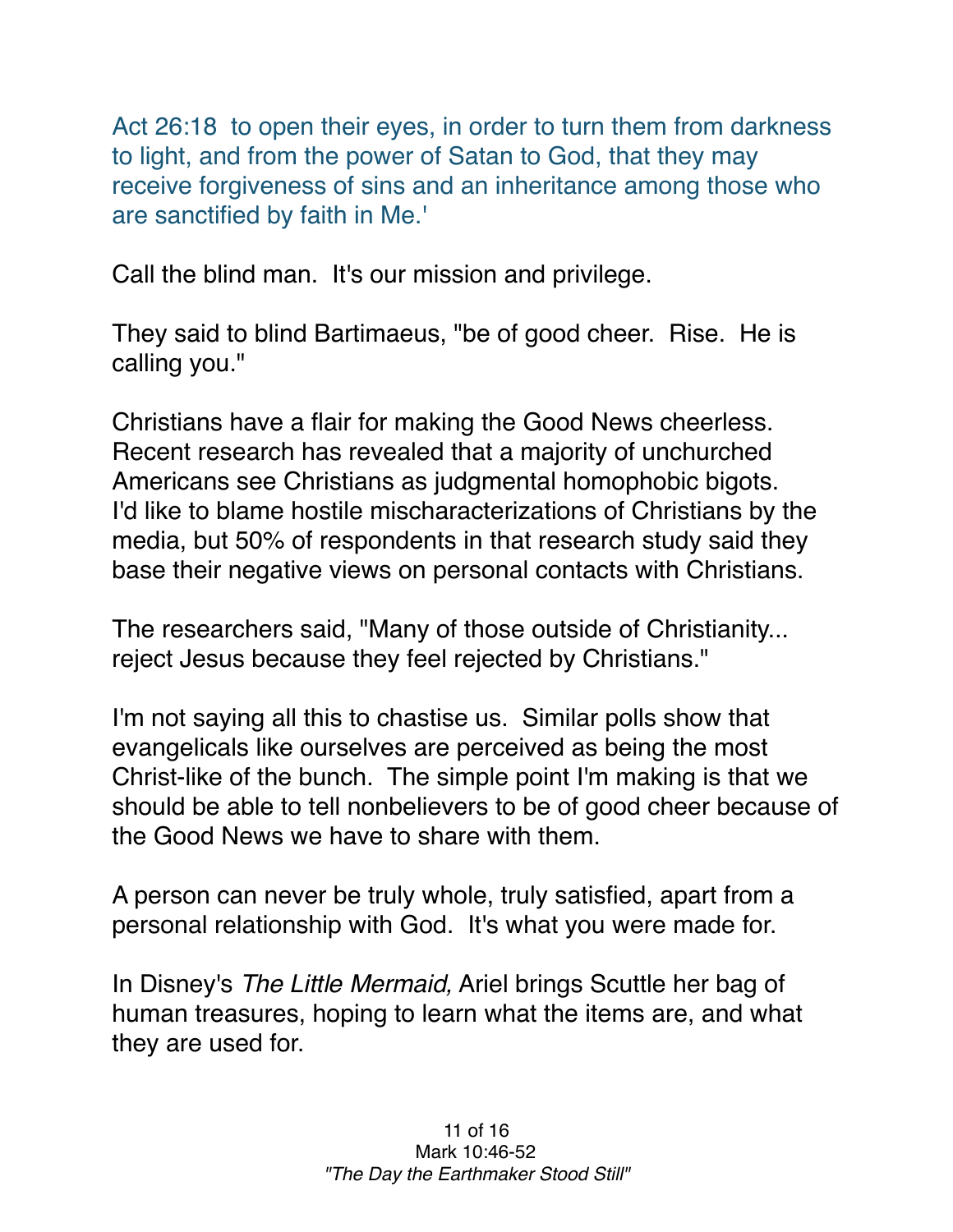- The first one is a fork, which Scuttle identifies as a dinglehopper that he says is used to comb your hair.
- The next item is a smoking pipe which he says is a musical instrument called a snarfblat.

People live their lives thinking they are dinglehoppers or snarfblats when they are meant to be the children of God.

The Gospel makes people whole; it brings them to what they were created for. We must approach sinners with a heart, and a message, that says to them, "be of good cheer."

Next they told Bartimaeus "rise." Backtrack for a moment. Bartimaeus had heard of Jesus of Nazareth, and had some understanding of Who He was.

We would say that others had 'shared Christ' with him. We see him crying out for mercy, and his cry being answered, so that he can "rise" and go to Jesus.

It's a picture of grace operating on the human heart. In and of themselves, and apart from the grace of God, human beings can neither think, will, nor do anything good, including believe. But the grace of God prepares and enables sinners to receive the free gift of salvation offered in Jesus Christ and His Gospel.

Only through the grace of God can sinners believe and so be regenerated by the Holy Spirit. Thankfully, God extends His grace to all. The grace of God "calling" frees the will of a person to be able to respond, and come to Christ.

It frees you to be able to "rise," as it were.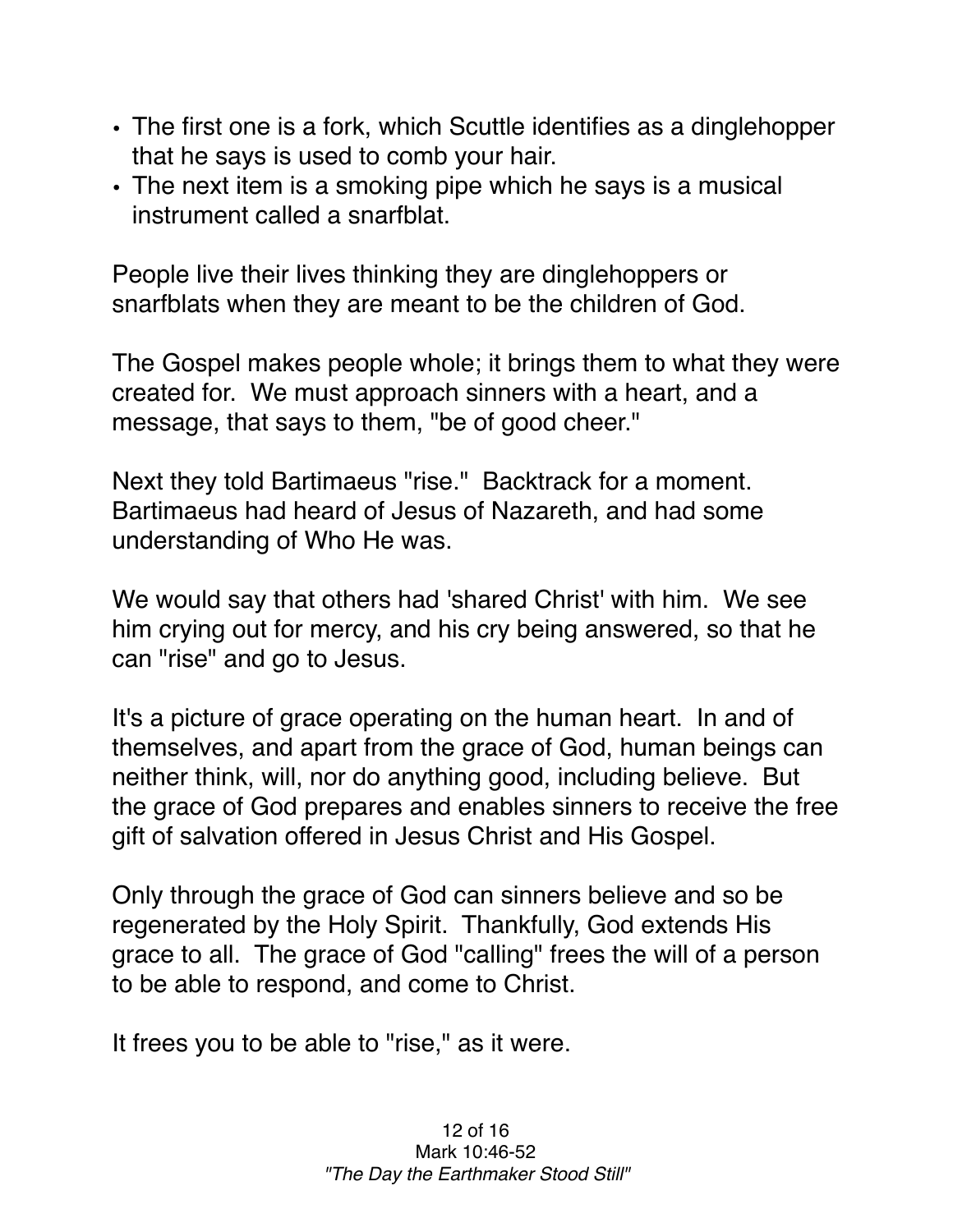Mar 10:50 And throwing aside his garment, he rose and came to Jesus.

His "garment" is probably a reference to his outer cloak. You'd take it off to move faster - indicating Bartimaeus' eagerness to get to Jesus.

I think the garment represents something spiritual as well. Adam Clarke writes,

If every penitent were as ready to throw aside his selfrighteousness and sinful encumbrances, as this blind man was to throw aside his garment, we should have fewer delays in conversions than we now have; and all that have been convinced of sin would have been brought to the knowledge of the truth.

Your salvation is often depicted using garments. Our own best works of righteousness we are told are nothing more than filthy rags. When we are saved, Jesus removes our filthy garment, and exchanges them for His own white robe of righteousness.

"He rose and came to Jesus." He did publicly what was happening privately. It's good to represent what the Lord is doing in your heart by coming forward, e.g., for prayer.

Mar 10:51 So Jesus answered and said to him, "What do you want Me to do for you?" The blind man said to Him, "Rabboni, that I may receive my sight."

In *The Lord of the Rings,* one of the ways the people of Gondor recognize that Aragorn the Ranger is really their rightful king is that he has certain abilities to effect healing. Their lore said, "The hands of the king are the hands of a healer, and so shall the rightful king be known."

> 13 of 16 Mark 10:46-52 *"The Day the Earthmaker Stood Still"*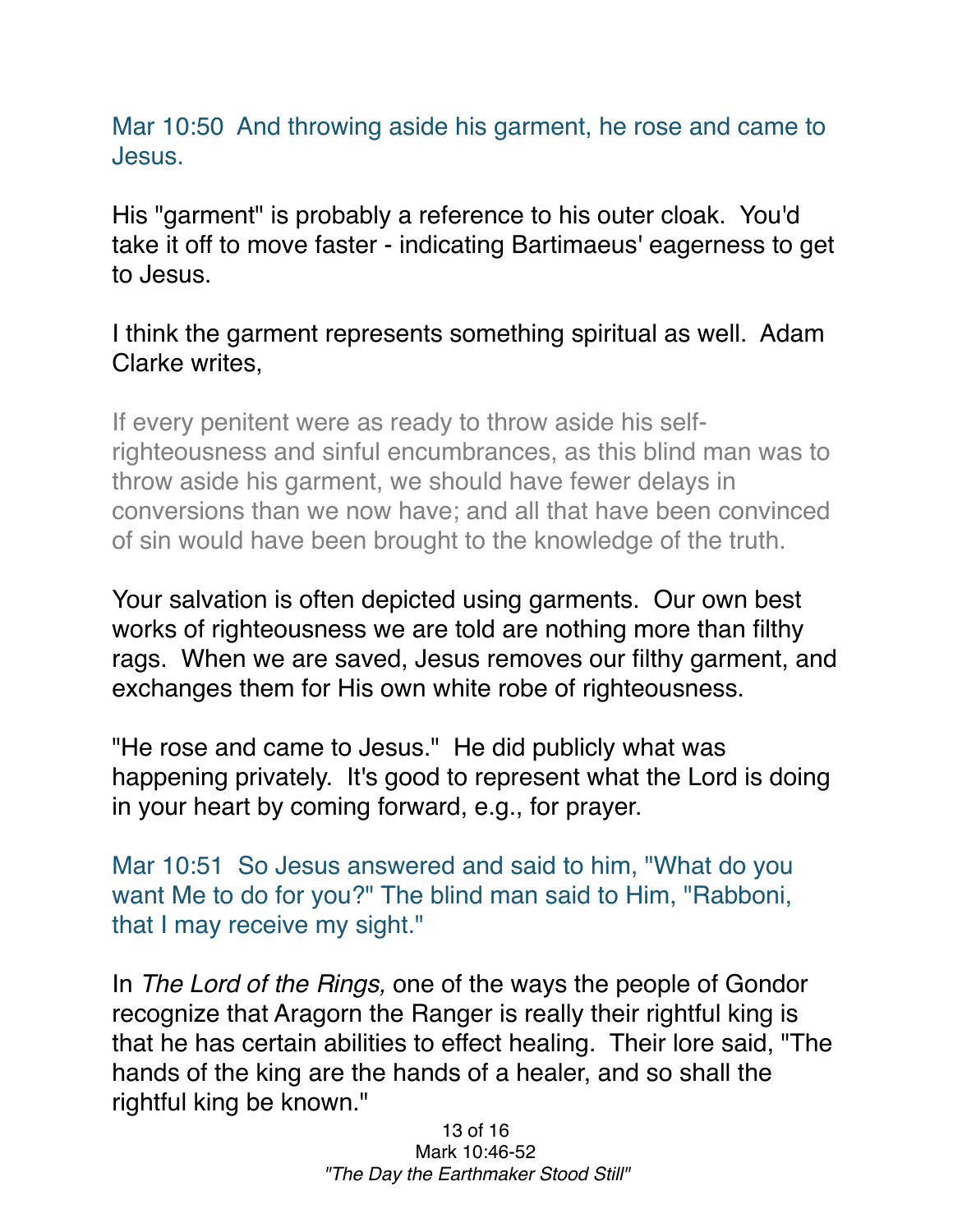Bartimaeus' request was a declaration that he believed Jesus to be the Son of David. The giving of sight to the blind was a sign only the rightful King would be able to perform.

"Rabboni" is a term of endearment, equivalent to calling Jesus his "Master." Bartimaeus was submitting himself to Jesus as His servant, as His slave.

This blind man understood, by faith, many of the things the disciples misunderstood, even though they'd been taught them directly by the Lord. Humility prepares the heart for insight and illumination.

I noticed a quote by A.W.Tozer as our pre-service slideshow scrolls. He said something like, "What we need is not more information, but transformation."

The disciples had the information, in over-abundance; but they were unaffected by it. Let's not be like them in that regard.

Mar 10:52 Then Jesus said to him, "Go your way; your faith has made you well." And immediately he received his sight and followed Jesus on the road.

Remember the genii in *Aladdin* - the Robin Williams one? He'd do something amazing, then say, *"Made ya look!"*

I wonder if Jesus ever said, *"Made ya well!"*

"Made you well" can, and probably should, be translated "saved." Bartimaeus was saved by the operation of grace on his heart, through faith, and this was evidenced by him receiving his sight.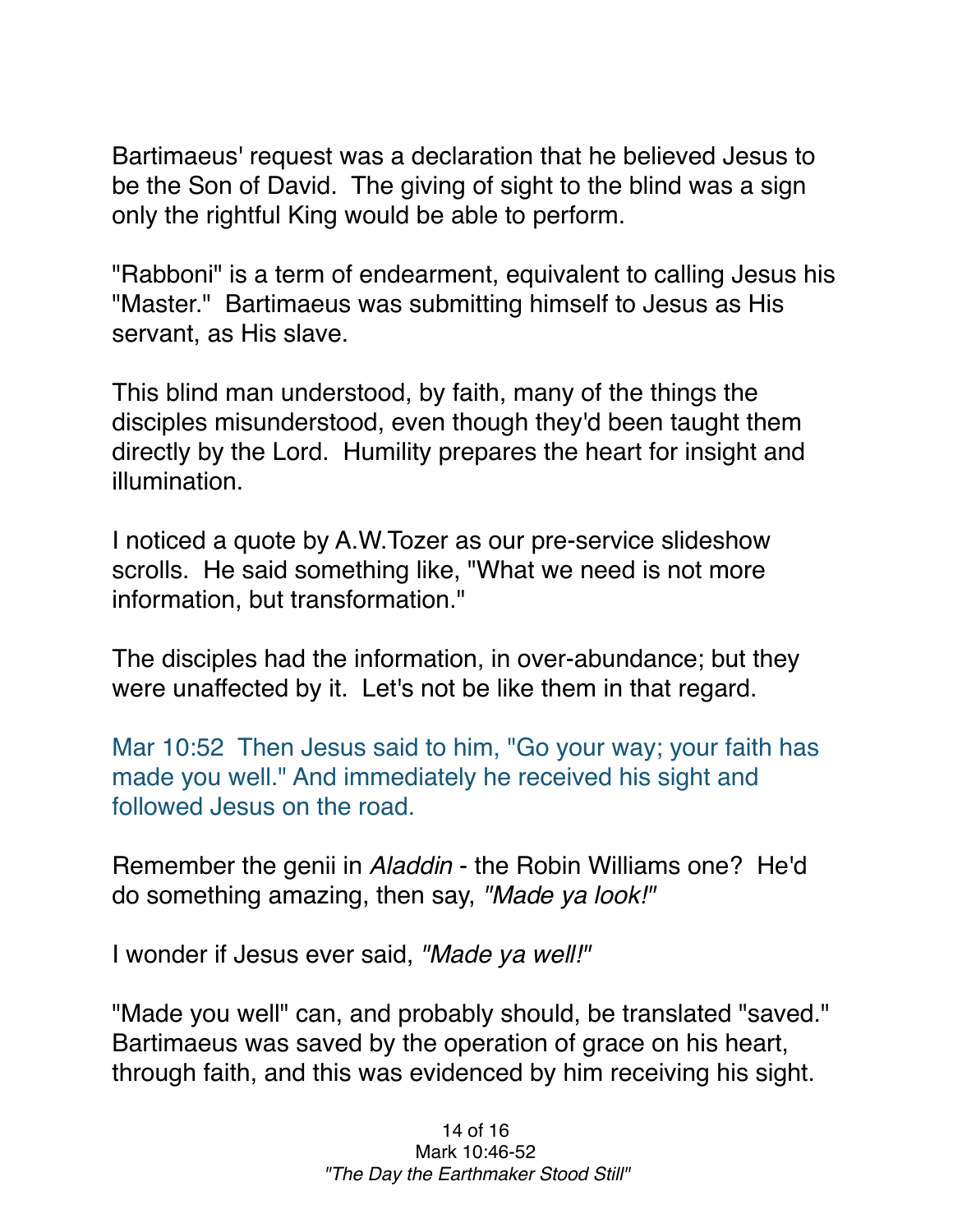It's sort of like the time Jesus told the paralytic his sins were forgiven. When the religious leaders objected, saying only God could forgive sins, Jesus healed the man to show He was God.

Bartimaeus "followed Jesus on the road." Jesus was on His way to Jerusalem, which was about fifteen miles away, and Bartimaeus followed Him there.

I wonder if it was Bartimaeus' first Passover in Jerusalem? Sure, all male Jews were commanded to attend each year, but Jewish sources say this wasn't strictly obeyed in the first century.

And what if you were blind, and a beggar? It was certainly his first Passover in Jerusalem as a sighted person.

Did he later join the crowd that shouted, "Hosanna! Blessed is He Who comes in the name of the Lord"?

Was he there at the Cross? Did he stay long enough to hear firsthand about the resurrection of Jesus on the third day?

We can ask him one day - that's the beauty of it.

Your Bartimaeus probably won't be a blind beggar sitting on some road you're on. It will be a family member, or a coworker, or a fellow student. It could be a stranger you encounter.

It could be anyone, really, as you "Go!" With the Gospel.

The person's heart may have already been prepared by others sharing Jesus with them; or you might be the first.

You might meet with resistance; or they might be ready to receive the Lord.

> 15 of 16 Mark 10:46-52 *"The Day the Earthmaker Stood Still"*